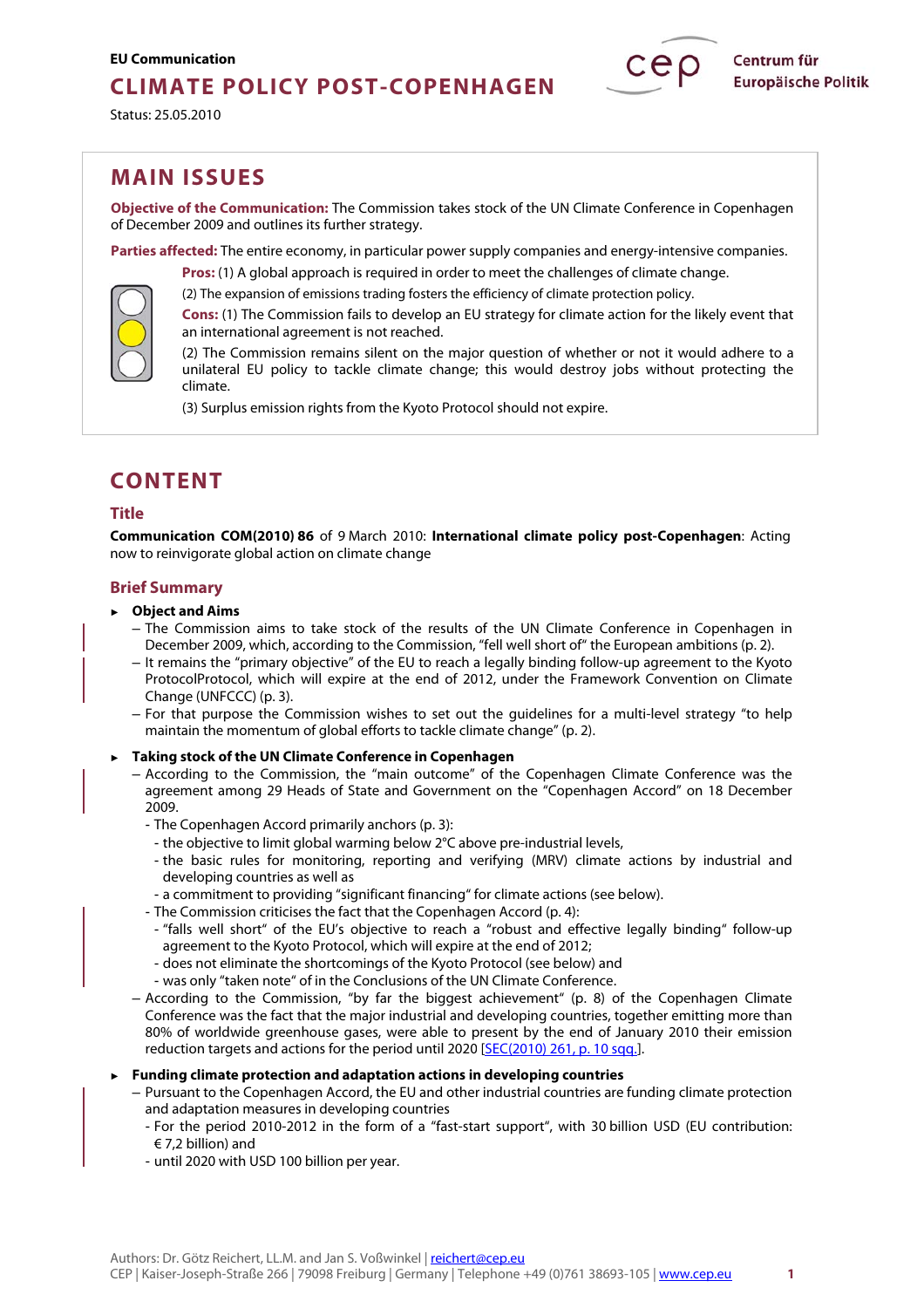

- According to the Commission, the means for that can be taken from the following sources:
	- international emissions trading: up to € 38 billion per year. Through the EU emissions trading system (EU ETS) developing countries receive financial flows both from the Clean Development Mechanism (CDM) and as of 2013 also from a part of the auction revenues made under EU emissions trading.
	- "international public funding": € 22 to 50 billion per year. The EU should "contribute a fair share" (p. 11) and, for the period after 2012, make a "single, global EU offer" [cp. Communication on stepping up international climate finance COM(2009) 475, p. 4, see [CEP Policy Brief\].](http://www.cep.eu/analysen-zur-eu-politik/umwelt/internationale-finanzmittel-fuer-den-klimaschutz/)
	- International aviation and maritime transport could provide an important "source of innovative financing" (p. 11).

## **► Shortcomings of the Kyoto Protocol**

According to the Intergovernmental Panel on Climate Change (IPCCC), between 1990 and 2020 25% to 40% of greenhouse gas emissions need to be reduced in order to keep global warming below 2°C. According to the Commission, the 2°C target of the Kyoto Protocol cannot be met for three reasons:

- The current pledges made by industrial countries to reduce their greenhouse gas emissions between 1990 and 2020 range from only 13.2% to a maximum of 17.8%.
- Emissions reductions since 1990 have resulted to a large extent from the industrial collapse in Eastern Europe in the 1990s. Russia and the Ukraine in particular will probably not fully use the amount of emissions assigned (AAU) to them by the Kyoto Protocol amount units (so-called "hot air").
	- Should the Kyoto Protocol also be applied beyond 2012, the surplus emissions would be automatically allocated to the commitment period that follows.
	- The Commission is afraid that "headline cuts in emissions" would be undermined. According to the Commission's calculation, by 2020 emissions will have fallen by only 6.4% instead of 13.2% (minimum pledge) and/or by 11.0% instead of 17.8% (maximum pledge) [cp. CEP Graphic].
- A cut in greenhouse gas emissions through land use, land-use change and forestry (LULUCF) can be offset against national emission targets, according to the Kyoto Protocol (Art. 3 (3)).
	- Should the Kyoto Protocol be applied beyond 2010, emissions reductions could be claimed without additional climate actions. According to the Commission, this brings "no real environmental benefit" (p. 6).
	- The Commission is afraid that the LULUCF accounting rules will weaken the reduction targets of industrial countries by an additional 9% for the period of 1990-2020. According to the Commission's calculations, then there would even be a 2.6% (minimum pledge) increase in emissions, or emissions would drop by only 2% (maximum pledge) [cp. CEP Graphic].

## **► UN Climate Conference in Cancun/Mexico (2010)**

- The EU's major goal for the next Climate Conference to be held in Cancun in December 2010 is to adopt a "balanced set of concrete, action-oriented decisions" (p. 3) which:
	- integrate the guidelines from the Copenhagen Accord into UN negotiations;
	- make a formal decision on the emission reduction targets and climate actions announced by industrial and developing countries in January 2010;
	- eliminate gaps in the Kyoto Protocol and
	- tackle further issues, such as the development of an international emissions trading and the reduction of emissions from international aviation and maritime transport
- According to the Commission, concrete decisions in Cancun should form the basis for a "fully fledged legal framework" to be adopted during the climate summit in South Africa at the end of 2011 (p. 4).

## **► International emissions trading ("carbon market")**

- The Commission stresses that an international emissions market should be built by "linking compatible domestic cap-and-trade systems" (p. 12).
- The Commission aims to:
	- develop an OECD-wide emissions market by 2015 and
	- an "even broader market" by 2020, including the US, Japan and Australia.

## **► "Roadmap 2050"**

- The Commission has announced that it intends to outline a "roadmap 2050" for the EU's transition to a "low carbon economy by 2050".
- The EU wishes to reduce its greenhouse gas emissions:
	- by 20% for the period 1990-2020;
	- by 30% for the period from 1990-2020 "if the conditions are right" (p. 2);
	- by 80%-90% for the period 1990-2050.
- The Commission wishes to analyse the milestones on the pathway to 2050, in particular by:
	- assessing "scenarios of the ambition level " for 2030 and
	- developing strategies to cut emissions in the major emitting sectors (energy production and consumption and transport).
- Moreover, the Commission wishes to analyse the position of energy intensive industries which are under threat of being relocated outside the EU.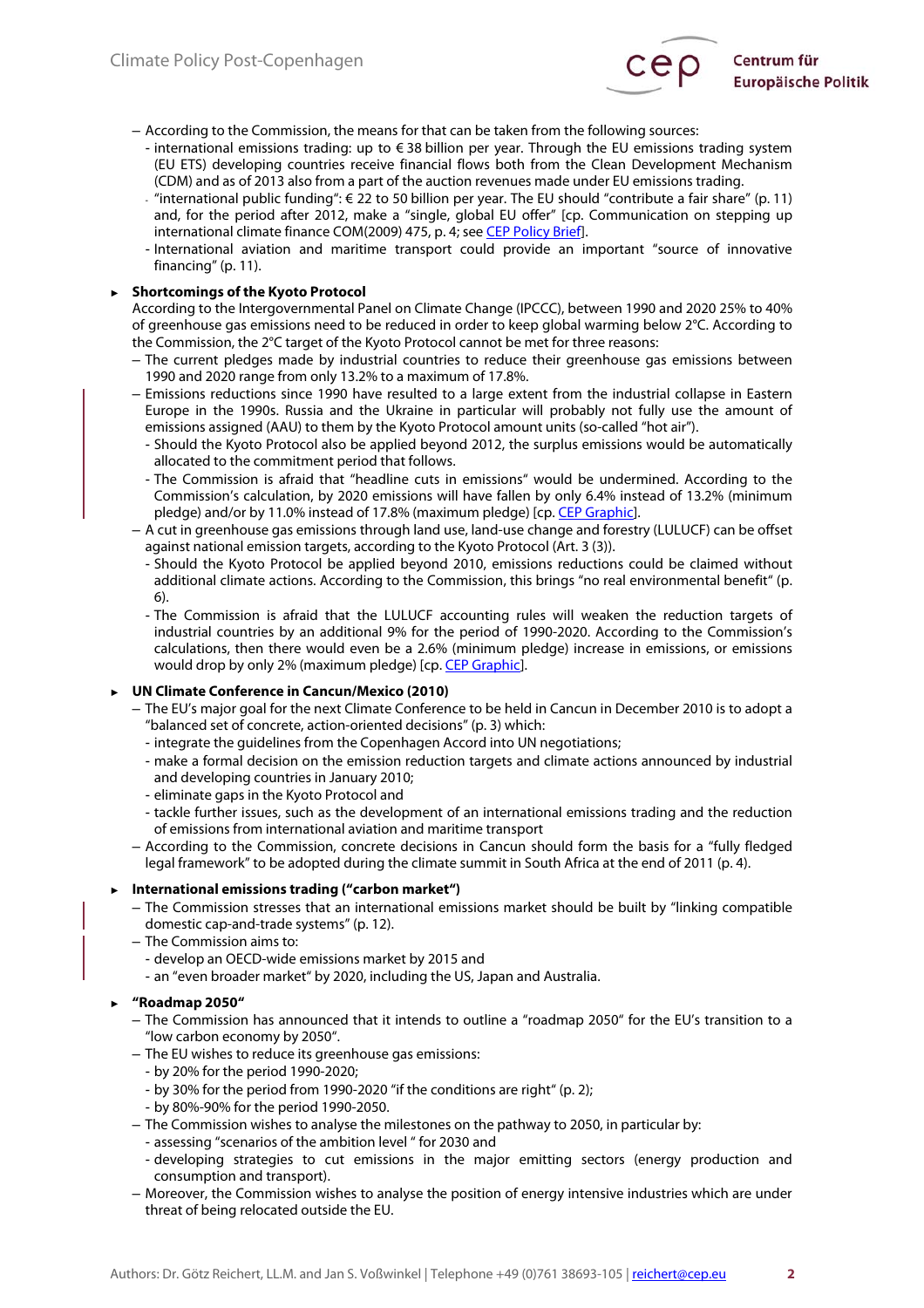

## **Changes Compared to the Status Quo**

None

### **Statement on Subsidiarity**

The Commission does not address the issue of subsidiarity.

## **Policy Context**

In order to stabilise the greenhouse gas concentration in the atmosphere at a level which is not detrimental to the climate system, in 1997, as part of the Kyoto Protocol of the UN Climate Protection Agreement, the European Union and its Member States undertook to jointly reduce greenhouse gas emissions by 8% for the period 2008-2012 compared to 1990 levels. During the Copenhagen Climate Conference in December 2009 they failed to conclude a legally binding follow-up agreement to the Kyoto Protocol, which will expire at the end of 2012.

## **Options for Influencing the Political Process**

Leading Directorate General: DG Climate Action Consultation procedure: Not applicable

## **ASSESSMENT**

### **Economic Impact Assessment**

#### Ordoliberal Assessment

Combating climate change is possible only at a global level if all countries emitting significant amounts of greenhouse gases participate. Therefore, the Commission's approach to reach a worldwide climate agreement is to be welcomed in general.

However, **negotiations in Copenhagen proved that the EU is not able to push through its concept of a climate protection agreement at an international level**. There is neither any international consensus of the necessity for a legally binding nature of such an agreement, nor for the ambitious EU targets. Following a realistic policy approach it is clear that this will not change within a few months. **Therefore, the Commission should have explained in its Communication its vision of a future EU climate policy against this background;** unfortunately, it did not do so.

At present, if the Kyoto Protocol were to be continued with the existing contract partners and if the existing mechanisms were maintained, this would be considered a success. In addition, the EU could further expand international cooperations by way of bilateral agreements and thus further internationalise climate policy.

At present, the EU should not intensify its unilateral efforts in climate policy, for **a solo run of the EU would only incur tremendous costs but would not generate any relevant benefits for the climate**. First, this is due to the fact that companies operating in business sectors that emit vast amounts of greenhouse gases and are exposed to global competition will increasingly relocate their production outside the EU where a less ambitious climate policy is pursued. Second, a substantial amount of the fossil fuels which remain unused in the EU are not saved globally but merely burnt somewhere else outside the EU.For a fall in the demand for fossil fuels in the EU tends to mean a fall in the price of fossil fuels on the world markets, which in turn creates a rise in demand for fossil fuels in other parts of the world. **The Commission ignores these related practical constraints and fails to address the question of whether or not it wishes to adhere to a unilateral climate policy**.

Before the Copenhagen climate negotiations it was already obvious that a worldwide climate agreement could not be reached without funding developing countries. [see [CEP Policy Brief](http://www.cep.eu/analysen-zur-eu-politik/umwelt/internationale-finanzmittel-fuer-den-klimaschutz/) on stepping up international climate finance COM(2009) 475]. The level of the funding agreed in Copenhagen equals approximately the dimensions which had been previously projected by the EU. The Commission should have explained under which conditions it is now willing to support developing countries with funds; again, it failed to do just this.

### Impact on Efficiency and Individual Freedom of Choice

### **The Commission's commitment to the expansion and the linking of domestic cap-and-trade systems is to be welcomed,** since it would altogether reduce the worldwide costs of necessary adaptations.

**However, the Commission should forgo its pledge that emissions from the Kyoto Protocol** which remain unused by 2012 **expire**. The call for any retroactive amendments to the Kyoto Protocol weaken the credibility of a new agreement and thereby the acceptance of EU climate policy as a whole. In fact, the emissions concerned did remain unused, not due to climate protection efforts but due to a weakened economic activity. Yet for the climate it is irrelevant how emissions are saved. From the Commission's point of view, emission caps created by cyclical drops should also lead to expiring emissions – an approach which is to be rejected. Besides, the contract partners of the Kyoto Protocol are free to buy unused emissions and to shut them down.